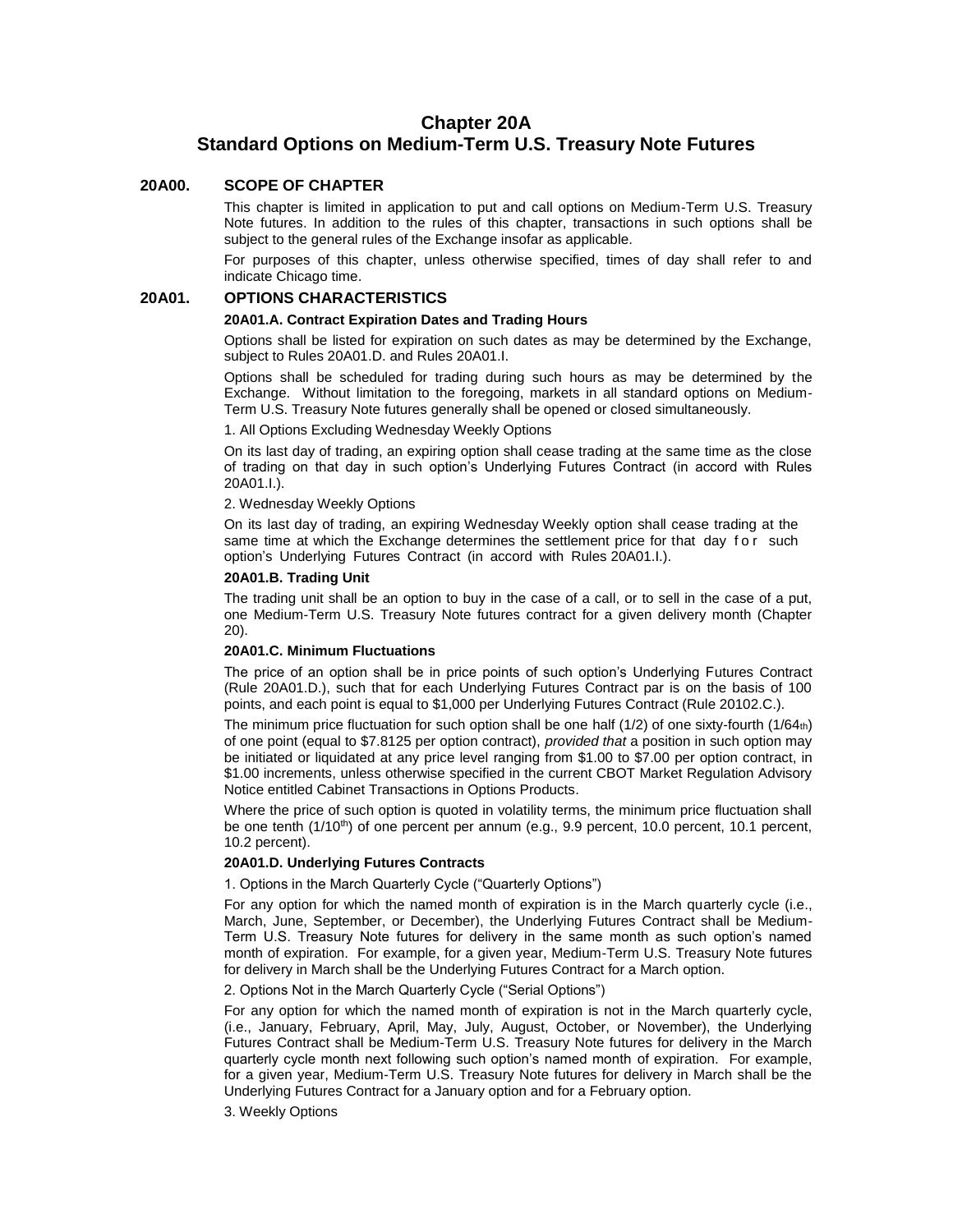A weekly option shall be designated to expire on a given Friday, *provided that* no weekly option shall expire on any Friday that is also the scheduled last day of trading in a quarterly option (Rule 20A01.D.1.) or a serial option (Rule 20A01.D.2.). For any weekly option, the Underlying Futures Contract shall be Medium-Term U.S. Treasury Note futures for delivery in a March quarterly cycle month following such option's date of expiration, as designated by the Exchange when such weekly option is listed for trading.

For an Underlying Futures Contract for a given delivery month, all weekly options shall expire prior to the expiration of quarterly options (Rule 20A01.D.1. and Rule 20A01.I.1.).

#### 4. Wednesday Weekly Options

For any Wednesday Weekly option, the Underlying Futures Contract shall be Medium-Term U.S. Treasury Note futures for delivery in a March quarterly cycle month following such option's date of expiration, as designated by the Exchange when such Wednesday Weekly option is listed for trading. For an Underlying Futures Contract for a given delivery month, all Wednesday Weekly options shall expire prior to the expiration of quarterly options (Rule 20A01.D.1. and Rule 20A01.I.1.).

#### **20A01.E. Exercise Prices**

Option exercise prices shall be in terms of Medium-Term U.S. Treasury Note futures price points (Rule 20102.C.) and shall be in integer multiples of one quarter (1/4) of one (1) point (Rule 20A01.C.). At the commencement of trading in option contracts for a given expiration date, the Exchange shall list put and call options at the exercise price that is nearest the previous day's settlement price of the respective Underlying Futures Contract ("at-the-money price" or "ATM price"). If the previous day's Underlying Futures Contract settlement price is midway between two eligible option exercise price levels, then the ATM price shall be set as the higher of the two eligible exercise price levels.

The Exchange also shall list Quarterly put and call options and Serial put and call options for trading at all eligible exercise price levels in a range of 7  $\frac{1}{2}$  points above and 7  $\frac{1}{2}$  points below (i.e., 30 exercise price levels above and 30 exercise price levels below) the ATM exercise price, and shall list Weekly put and call options and Wednesday Weekly put and call options for trading at all eligible exercise price levels in a range of 6 points above and 6 points below (i.e., 24 exercise price levels above and 24 exercise price levels below) the ATM exercise price.

Thereafter, the Exchange shall add new put and call options to ensure that such Quarterly and Serial options are listed for trading at all eligible exercise prices in a range of at least 7  $\frac{1}{2}$ points above and at least 7 ½ points below, and that such Weekly and Wednesday Weekly options are listed for trading at all eligible exercise prices in a range of at least 6 points above and at least 6 points below, the ATM exercise price level that is set with reference to the most recent Underlying Futures Contract settlement price.

New options may be listed for trading up to and including the termination of trading in such options. Upon demand and at the discretion of the Exchange, a new option contract with an out-of-current-range exercise price may be added, on an as-soon-as-possible basis, provided that the exercise price of such newly added option contract must be an integer multiple of one quarter (1/4) of one (1) price point (Rule 20A01.C.). The Exchange may modify the procedure for the introduction of exercise prices as it deems appropriate.

### **20A01.F. Position Limits, Exemptions, Position Accountability and Reportable Levels**

The applicable position limits and/or accountability levels, in addition to the reportable levels, are set forth in the Position Limit, Position Accountability and Reportable Level Table in the Interpretations & Special Notices Section of Chapter 5.

A Person seeking an exemption from position limits for bona fide commercial purposes shall apply to the Market Regulation Department on forms provided by the Exchange, and the Market Regulation Department may grant qualified exemptions in its sole discretion.

Refer to Rule 559 for requirements concerning the aggregation of positions and allowable exemptions from the specified position limits.

#### **20A01.G. Nature of Options**

The buyer of a put option may exercise such option at any time prior to expiration (subject to Rule 20A02.A.) to assume a short position in one Underlying Futures Contract (Rule 20A01.D.) at such option's exercise price (Rule 20A01.E.). Upon exercise by a put option buyer, the seller of such option shall incur the obligation to assume a long position in one Underlying Futures Contract at such option's exercise price.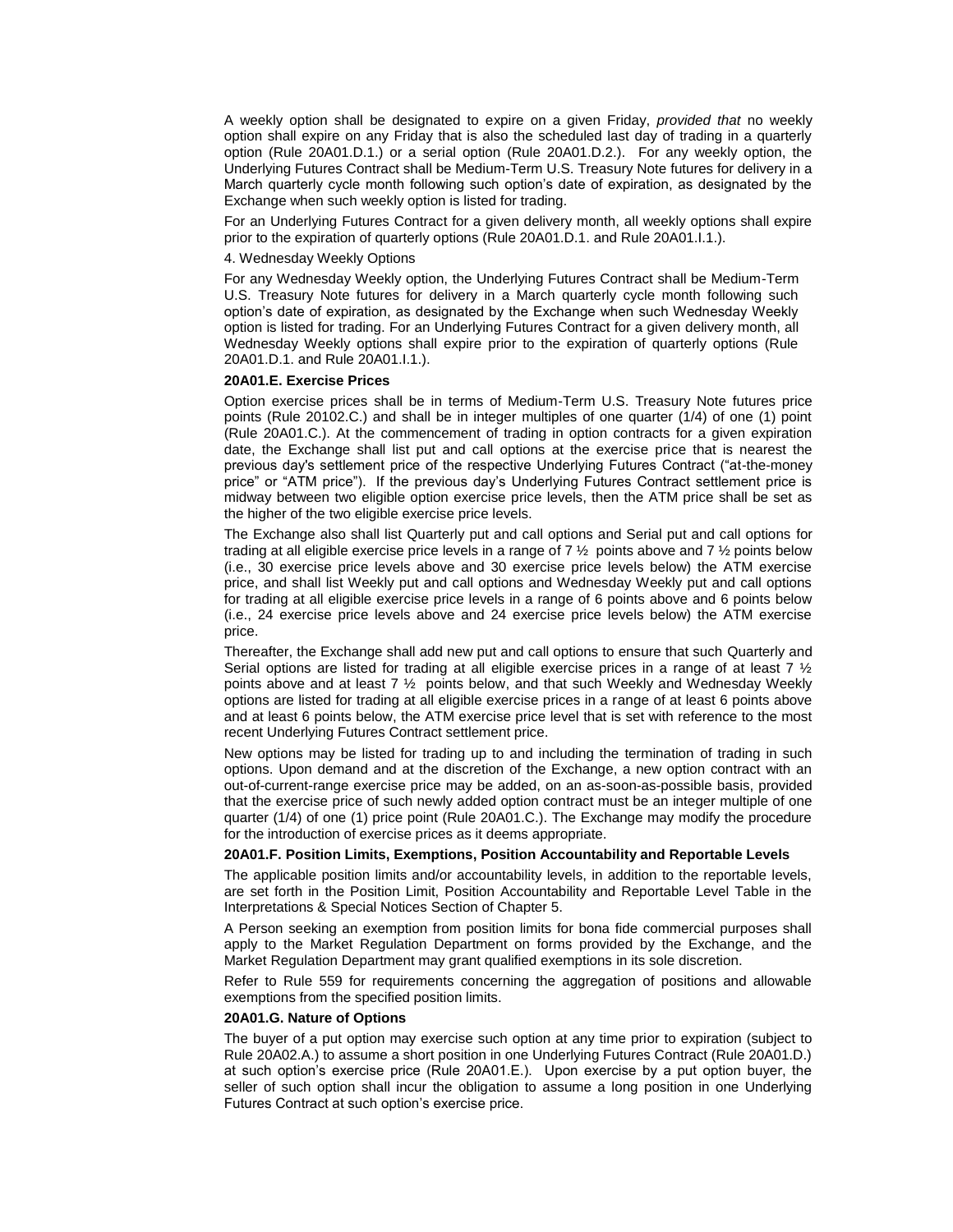The buyer of a call option may exercise such option at any time prior to expiration (subject to Rule 20A02.A.) to assume a long position in one Underlying Futures Contract (Rule 20A01.D.) at such option's exercise price (Rule 20A01.E.). Upon exercise by a call option buyer, the seller of such option shall incur the obligation to assume a short position in one Underlying Futures Contract at such option's exercise price.

#### **20A01.H**. **Special Price Fluctuation Limits**

At the commencement of each trading day, the contract shall be subject to special price fluctuation limits as set forth in Rule 589 and in the Special Price Fluctuation Limits Table in the Interpretations & Special Notices Section of Chapter 5.

### **20A01.I. Termination of Trading**

For any expiring option, if the market in such option's Underlying Futures Contract (Rule 20A01.D.) does not open on the scheduled last day of trading in such option, then the termination of trading in such option shall occur on the next following day on which the market in such option's Underlying Futures Contract is open for trading.

1. Quarterly Options and Serial Options

For a given expiring quarterly option contract (Rule 20A01.D.1.) or serial option contract (Rule 20A01.D.2.), if the Friday that precedes by one business day the last business day of the calendar month preceding such option's named month of expiration is not a business day, then the last day of trading shall be the first business day prior to such Friday.

Otherwise, the last day of trading in such option shall be the last Friday that precedes by at least two business days the last business day of the calendar month preceding such option's named month of expiration.

On its last day of trading, trading in such option shall terminate at the close of trading in such option's Underlying Futures Contract.

### 2. Weekly Options

For a given weekly option contract, the last day of trading shall be the Friday on which such option is designated to expire (Rule 20A01.D.3.). If such Friday is not a business day, then the last day of trading in such option shall be the business day next preceding such Friday.

On its last day of trading, trading in such option shall terminate at the close of trading in such option's Underlying Futures Contract.

### 3. Wednesday Weekly Options

For a given Wednesday Weekly option contract, the last day of trading shall be the Wednesday on which such option is designated to expire (Rule 20A01.D.4.). If such Wednesday is not a business day, then the last day of trading in such option shall be the first business day preceding such Wednesday. On its last day of trading, trading in such options shall terminate at the same time at which the Exchange determines the settlement price for that day for such option's Underlying Futures Contract.

#### **20A01.J. Contract Modification**

Contract terms for any option shall be fixed when such option is initially listed for trading, *provided that* any such option must conform to government regulations that are in force at such time as such option may be exercised. If the U.S. government, or an agency or duly constituted body thereof, issues an order, ruling, directive, or law inconsistent with these rules, then such order, ruling, directive, or law shall be construed to become part of the rules, and all open and new option contracts shall be subject to such order, ruling, directive, or law.

### **20A02. EXERCISE AND ASSIGNMENT**

In addition to the applicable procedures and requirements in Chapter 7, the following shall apply to the exercise and assignment of options.

#### **20A02.A. Exercise**

An option may be exercised by the buyer on any business day that such option is traded. To exercise such option, the clearing member representing the option buyer shall present an exercise notice to the Clearing House by 5:30 p.m., or by such other time as the Exchange may designate, on the day of exercise.

1. All Options Excluding Wednesday Weekly Options

An unexercised option shall expire at 5:30 p.m. on the last day of trading in such option (Rule 20A01.I).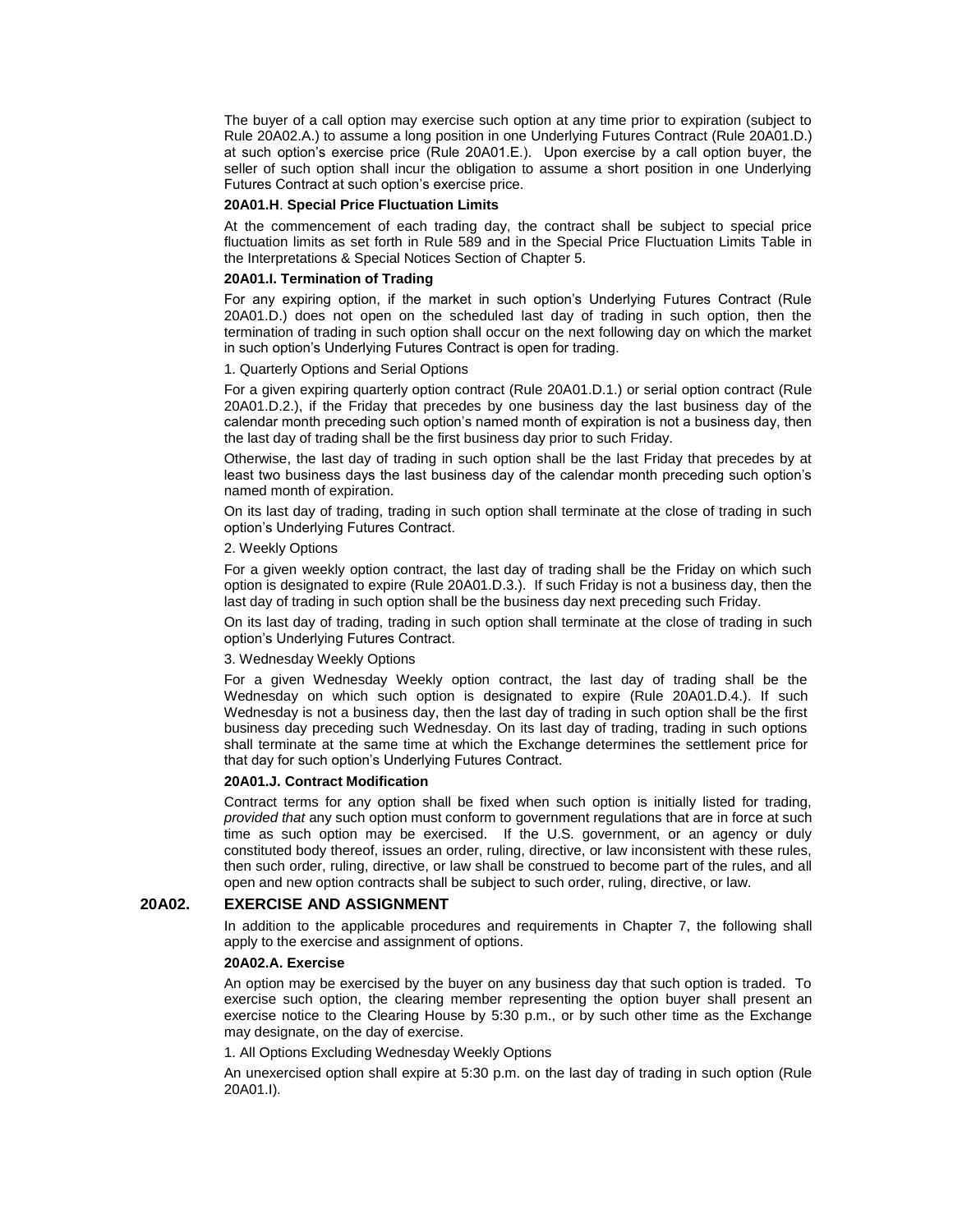An option that is in the money, and that has not been liquidated or exercised prior to its termination of trading, shall be exercised automatically upon expiration, in the absence of contrary instructions. Such contrary instructions must be delivered to the Clearing House, by the clearing member representing the buyer of such option, no later than 5:30 p.m. (or such other time as may be designated by the Exchange) on the last day of trading in such option (Rule 20A01.I).

A call option shall be in the money if the daily settlement price of the Underlying Futures Contract (Rules 20A01.D.) on the last day of trading in such option (Rules 20A01.I.) lies strictly above such option's exercise price, and shall be out of the money if such daily settlement price is at or below such option's exercise price.

A put option shall be in the money if the daily settlement price of the Underlying Futures Contract on the last day of trading in such option lies strictly below such option's exercise price, and shall be out of the money if such daily settlement price is at or above such option's exercise price.

#### 2. Wednesday Weekly Options

An option that has not been liquidated or exercised prior to its termination of trading (according to Rule 20A01.I.3.) shall be exercised automatically by the Clearing House if such option expires in the money. Such option shall be abandoned automatically by the Clearing House if it expires out of the money. For the avoidance of doubt, no such option that expires in the money shall be abandoned, and no such option that expires out of the money shall be exercised.

A call option shall be in the money if the daily settlement price of the Underlying Futures Contract (Rules 20A01.D.) on the last day of trading in such option (Rules 20A01.I.) is at or above such option's exercise price, and shall be out of the money if such daily settlement price lies strictly below such option's exercise price.

A put option shall be in the money if the daily settlement price of the Underlying Futures Contract on the last day of trading in such option lies strictly below such option's exercise price, and shall be out of the money if such daily settlement price is at or above such option's exercise price.

#### **20A02.B. Assignment**

For any given option contract, an exercise notice accepted by the Clearing House (in accord with Rule 20A02.A.) shall be assigned by the Clearing House through a process of random selection of clearing members carrying open short positions in such option contract. A clearing member to whom such exercise notice has been assigned shall be notified thereof as soon as practicable following such assignment.

The clearing member to whom such exercise notice has been assigned shall be assigned a short position in such option's Underlying Futures Contract (Rules 20A01.D.) if such option is a call, or a long position in such option's Underlying Futures Contract if such option is a put. The clearing member representing the option buyer making exercise shall be assigned a long position in such option's Underlying Futures Contract if such option is a call, or a short position in such option's Underlying Futures Contract if such option is a put.

Such futures positions shall be assigned at a price equal to the exercise price of such option contract, and shall be marked to market (in accordance with Rule 814) on the day on which the Clearing House accepts such exercise notice.

## **20A03. [RESERVED]**

### **20A04. CORRECTIONS TO OPTIONS EXERCISES**

Corrections to option exercises, including automatic exercises, may be accepted by the Clearing House after 5:30 p.m. (in accord with Rule 20A02.A.), *provided that* such corrections are necessary due to: (1) a bona fide clerical error, (2) un-reconciled Exchange option transaction(s), or (3) an extraordinary circumstance where the clearing firm and customer are unable to communicate final option exercise instructions prior to 5:30 p.m. The decision as to whether a correction is acceptable will be made by the President of the Clearing House, or the President's designee, and such decision will be final.

### **20A05. PAYMENT OF OPTION PREMIUM**

In respect of the purchase of an option, the corresponding option premium shall be paid in full to the Clearing House by the option purchaser's clearing member, and shall be paid in full to